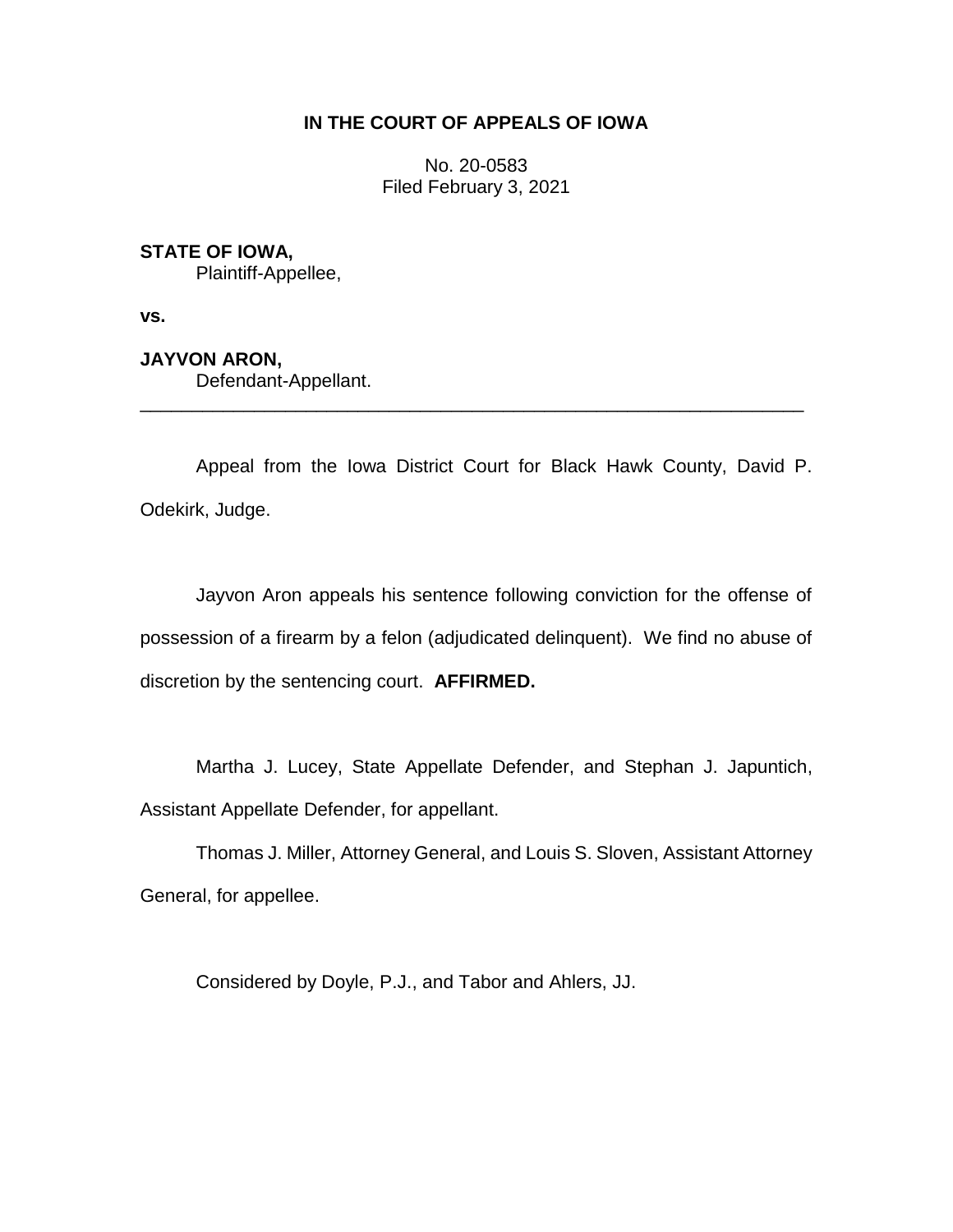## **DOYLE, Presiding Judge.**

 $\overline{a}$ 

Jayvon Aron appeals his sentence from a conviction for possession of a firearm by a felon (adjudicated delinquent). He argues the district court should have been obligated to apply the *Miller<sup>1</sup>* factors in imposing consecutive sentences. Aron also claims the sentencing court failed to articulate how consecutive sentences provide maximum opportunity for his rehabilitation. Finding no abuse of discretion by the sentencing court, we affirm the sentence.

### **I. Background Facts and Proceedings.**

Shots rang out in Waterloo in July 2019. Police officers heard the shots and observed several persons running, get into a car, and take off. The gun shots damaged two nearby vehicles. Police officers later found the car abandoned with its doors open in a driveway and identified it as stolen from Minnesota. The car struck another car parked in the driveway. Police found a .22 caliber Ruger pistol in the open front passenger door. Witnesses at the scene told the police they saw five people fleeing the car on foot. The suspects were caught, and witnesses identified Aron as one individual that fled from the car. Seventeen-and-a-half-yearold Aron admitted to driving the vehicle at the time of the shooting and admitted to handling the stolen gun by passing it from the front center console to the back seat.

<sup>1</sup> *Miller v. Alabama*, 562 U.S. 460, 464-72 (2012). *See also State v. Lyle*, 854 N.W.2d 378, 404 n.10 (Iowa 2014) (discussing and listing the *Miller* factors: (1) the age of the offender and the features of youthful behavior, such as "immaturity, impetuosity, and failure to appreciate risks and consequences"; (2) the particular "family and home environment" that surround the youth; (3) the circumstances of the particular crime and all circumstances relating to youth that may have played a role in the commission of the crime; (4) the challenges for youthful offenders in navigating through the criminal process; and (5) the possibility of rehabilitation and the capacity for change).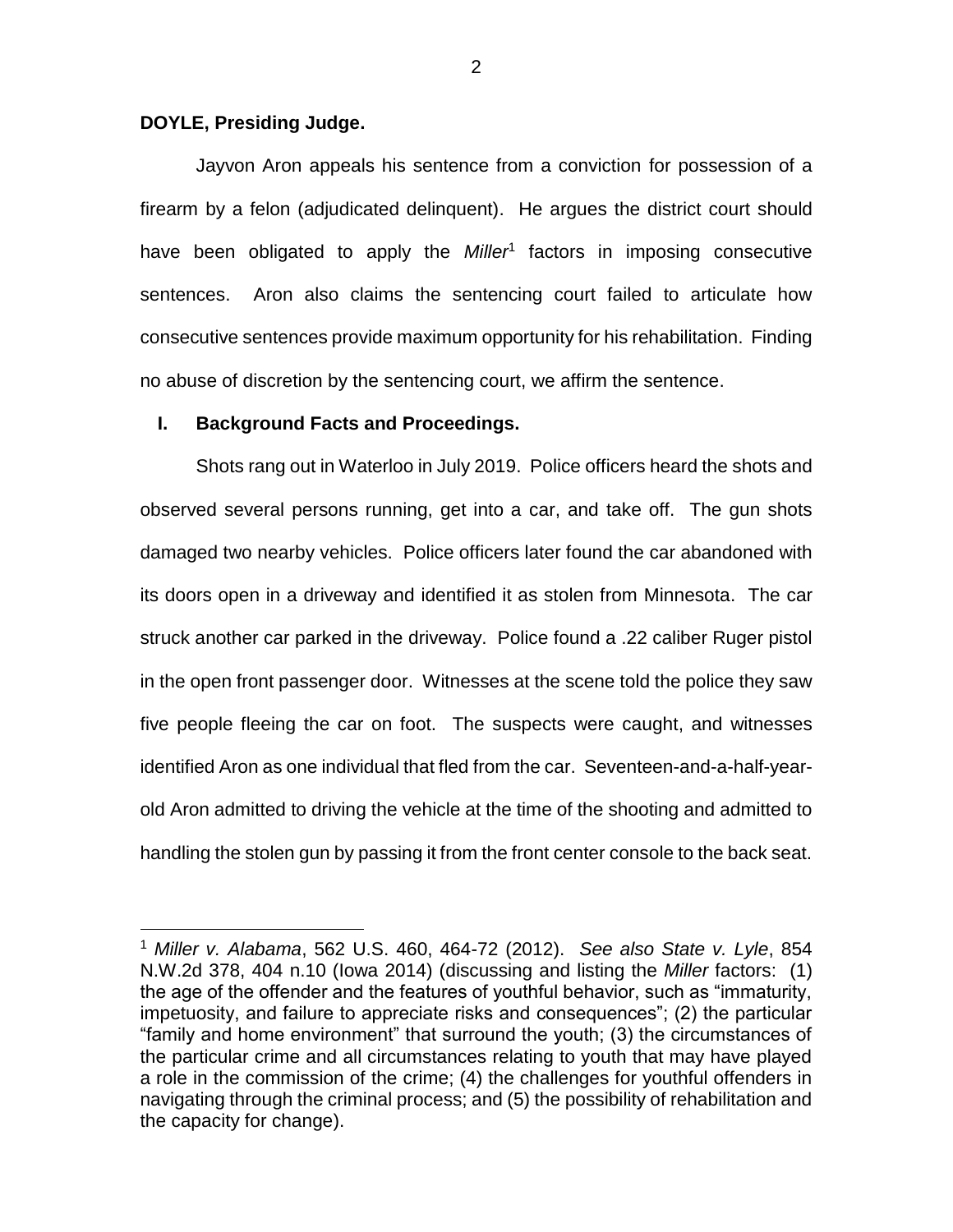In January 2020, Aron entered a guilty plea to the offense of possession of a firearm by a felon (adjudicated delinquent) in violation of Iowa Code § 724.26(1) (2019). The district court sentenced Aron to an indeterminate five-year term of incarceration, to run consecutive to Aron's indeterminate five-year term of incarceration from another Class D felony case—assault causing serious injury. He now appeals.

#### **II. Standard of Review.**

"[T]he decision of the district court to impose a particular sentence within the statutory limits is cloaked with a strong presumption in its favor, and will be overturned only for an abuse of discretion or for considering inappropriate matters." *State v. Formaro*, 638 N.W.2d 720, 724 (Iowa 2002). So, "[w]e review the district court's sentence for an abuse of discretion." *State v. Hill*, 878 N.W.2d 269, 272 (Iowa 2016) (citation omitted). An abuse of discretion will be found only if we can discern that the district court exercised its decision on grounds or for reasons that are clearly untenable or unreasonable. *Formaro*, 638 N.W.2d at 724. "A district court's 'ground or reason is untenable when it is not supported by substantial evidence or when it is based on an erroneous application of the law.'" *Hill*, 878 N.W.2d at 272 (citation omitted). "Our task on appeal is not to second guess the sentencing court's decision but to assess 'if it was unreasonable or based on untenable grounds.'" *State v. Deschepper*, No. 18-2188, 2020 WL 1049860, at \*1 (Iowa Ct. App. Mar. 4, 2020) (citation omitted).

Iowa Rule of Criminal Procedure 2.23(3)(d) requires the district court to articulate on the record its reason for selecting the particular sentence. *Hill*, 878 N.W.2d at 273. Rule 2.23(3)(d) applies to the district court's decision to impose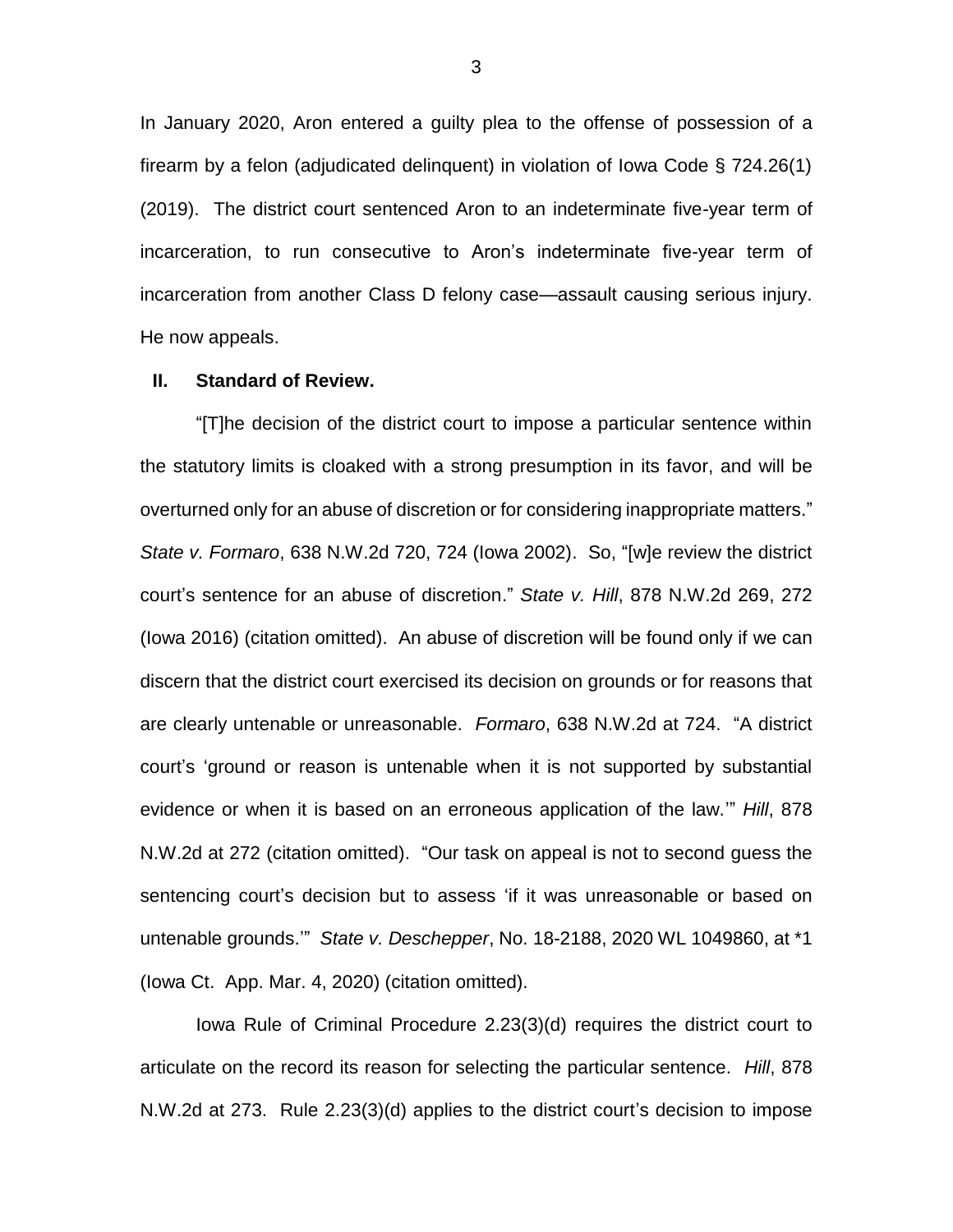consecutive sentences. *Id*. This requirement ensures a defendant understands the consequences of his or her criminal actions and allows us to review the district court's discretion in its decision. *Id*. In imposing consecutive sentences, the court may rely on the same reason as it did in arriving at the underlying sentence. *See Hill*, 878 N.W.2d at 275.

### **III. Analysis**

On appeal, Aron first argues he was prejudiced "as a thoughtful consideration of the factors related to juvenile criminal defendants would have likely resulted in a less restrictive sentencing alternative." He requests his case "be reversed and remanded for an individualized sentencing hearing employing the factors articulated in *Miller v. Alabama*." He recognizes that our supreme court "has previously determined that individualized sentencing is not required for crimes committed by juveniles when indeterminate sentences are ordered." *See State v. Propps*, 897 N.W.2d 91, 104 (Iowa 2017) (*Miller* individualized sentencing hearing is not required for juvenile defendants who are not subject to a mandatory minimum period of incarceration). But he asks the court to abandon that position and require individualized sentencing for all crimes committed by juveniles. We cannot do so. *See State v. Miller*, 841 N.W.2d 583, 584 n.1 (Iowa 2014) ("Generally, it is the role of the supreme court to decide if case precedent should no longer be followed."); *State v. Beck*, 854 N.W.2d 56, 64 (Iowa Ct. App. 2014) ("We are not at liberty to overrule controlling supreme court precedent.").

Aron next argues the district court's reasoning does not adequately explain imposing consecutive sentences, nor does it explain why consecutive sentences will advance penological goals of sentencing. In its written ruling the sentencing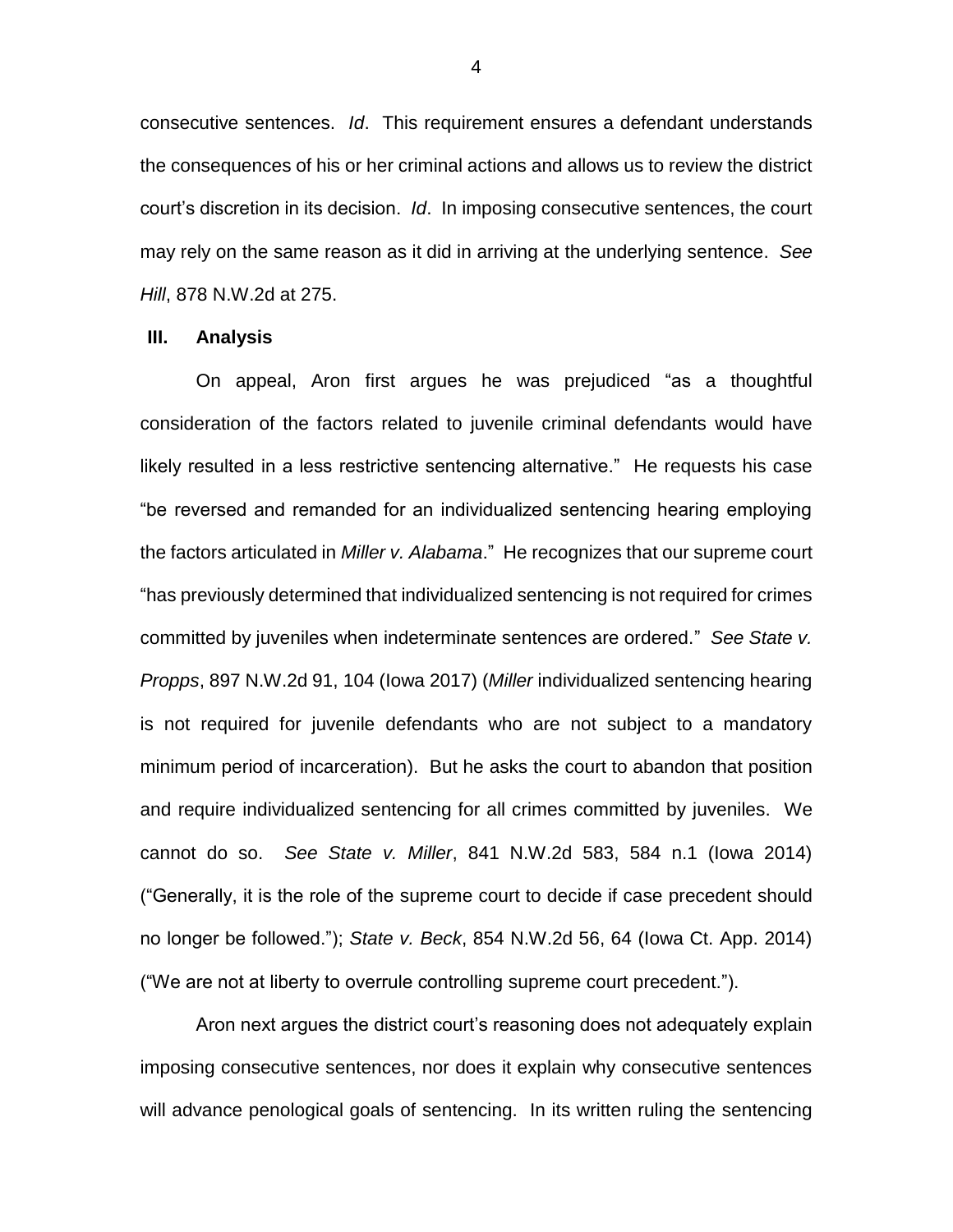court stated: "The Court determines that the above sentence is most likely to protect society and rehabilitate the defendant based upon the nature of the

offense, defendant's prior record, and the recommendation of the parties and for

the reasons stated in the PSI [presentence investigation report], if any." At

sentencing, the district court listened to Aron's allocution but had concerns about

Aron's propensity to reoffend and his inability to control his impulses and anger.

During sentencing, after the prosecutor reviewed the PSI,<sup>2</sup> the court explained its

reasoning behind sentencing Aron to consecutives sentences:

Mr. Aron, you have a significant past history and while I also would believe that your own review of that is—it does indicate that there's issues with your impulsiveness and that you have anger control issues, it's apparent, from a review of this. . . .

I believe that at this point you are not amenable to supervision and that incarceration is the appropriate sentence at this point in time.

. . . . Again, for the same reasons, the extensive history, the threat I think you impose at this time to the community and not being amenable to supervision in the community, I think warrants a consecutive sentence in this case.

It is my hope that even though this is—will result in a more lengthy term of incarceration for you, that you will use that time to get the services that are available to you there, pursue your GED, pursue anger management and if available, also other mental health counseling that might benefit you. The goal long-term is for you to become a productive member in society.

But at this point in time, I believe the sentences should be consecutive to one another for the reasons stated.

On this record, Aron cannot overcome the strong presumption of validity

accorded to the sentencing court's exercise of discretion. *See Deschepper*, 2020

 $\overline{a}$ 

<sup>&</sup>lt;sup>2</sup> The PSI lists many instances, dating to 2014, of assaultive behavior and various other criminal acts for which Aron was adjudicated delinquent. After being arrested and charged for the current offense, but before sentencing, Aron was convicted of assault on persons engaged in certain occupations and was sentenced to two years in prison.